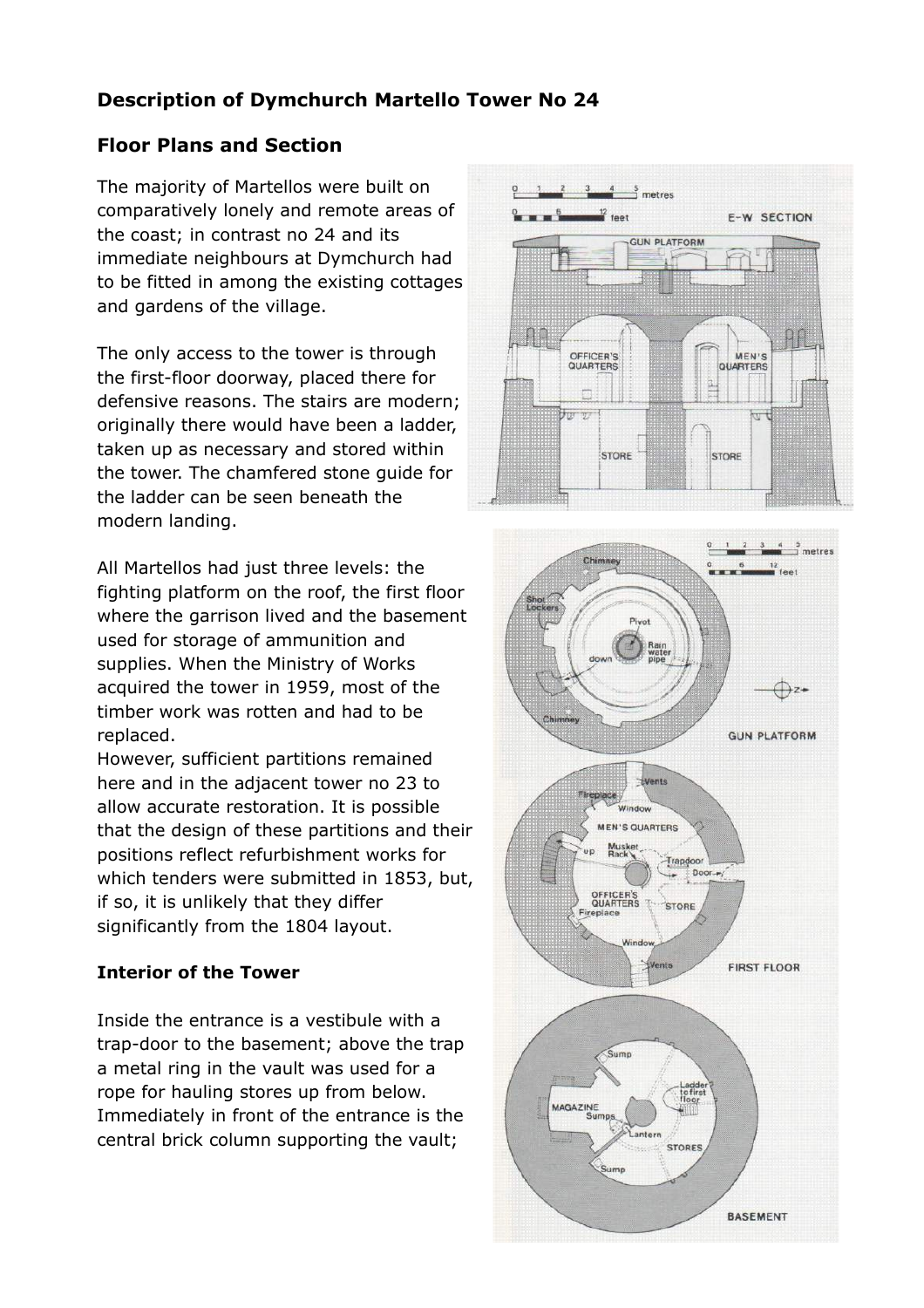around the column is a rack that once held flintlock muskets, main weapon of the British army from the 1730s to the 1830s.

The muskets here would probably have been the cheaper `India Pattern' type, made

in large numbers by the Last India Company for its own armies, but purchased by the Board of Ordnance to supplement its own production and purchases of the famous Brown Bess muskets. The latter were reserved for British regular troops.

To the left of the entrance, now used by the custodian, is a small room which was once a store-room. Beyond it was the room used by the officer in charge of the



Men's quarters on the first floor, with on the left, a musket-rack and the stairs to the gun platform above

Martello; this had its own window and fireplace. The circular vents above the window lead up to the parapet and were designed to dissipate musket smoke in times of siege. The remaining space on this floor was allocated to the 24-man garrison. The one room forming the garrison quarters has a window and fireplace, while on the southern side a staircase in the thickness of the wall leads to the roof. The total floor area allocated to the 24 men was only marginally larger than that for their commanding officer, eloquent testimony to the privileges of rank in the Georgian army. In these rooms is a small exhibition on Martello towers, together with a bust of William Hobson, the principal building contractor.

The basement is now approached by a steep staircase below the trapdoor. Down here the area was devoted to storage of garrison provisions and ammunition. On the south side, partly recessed into the thickness of the outer wall and with its own brick vault, is the gunpowder magazine. To keep the powder dry, the walls were built double-skinned with narrow ventilation slits. To avoid the danger of an explosion from sparks, the powder magazine was lit by a lantern separated from the magazine by glass.



Basement where provisions and ammunition were stored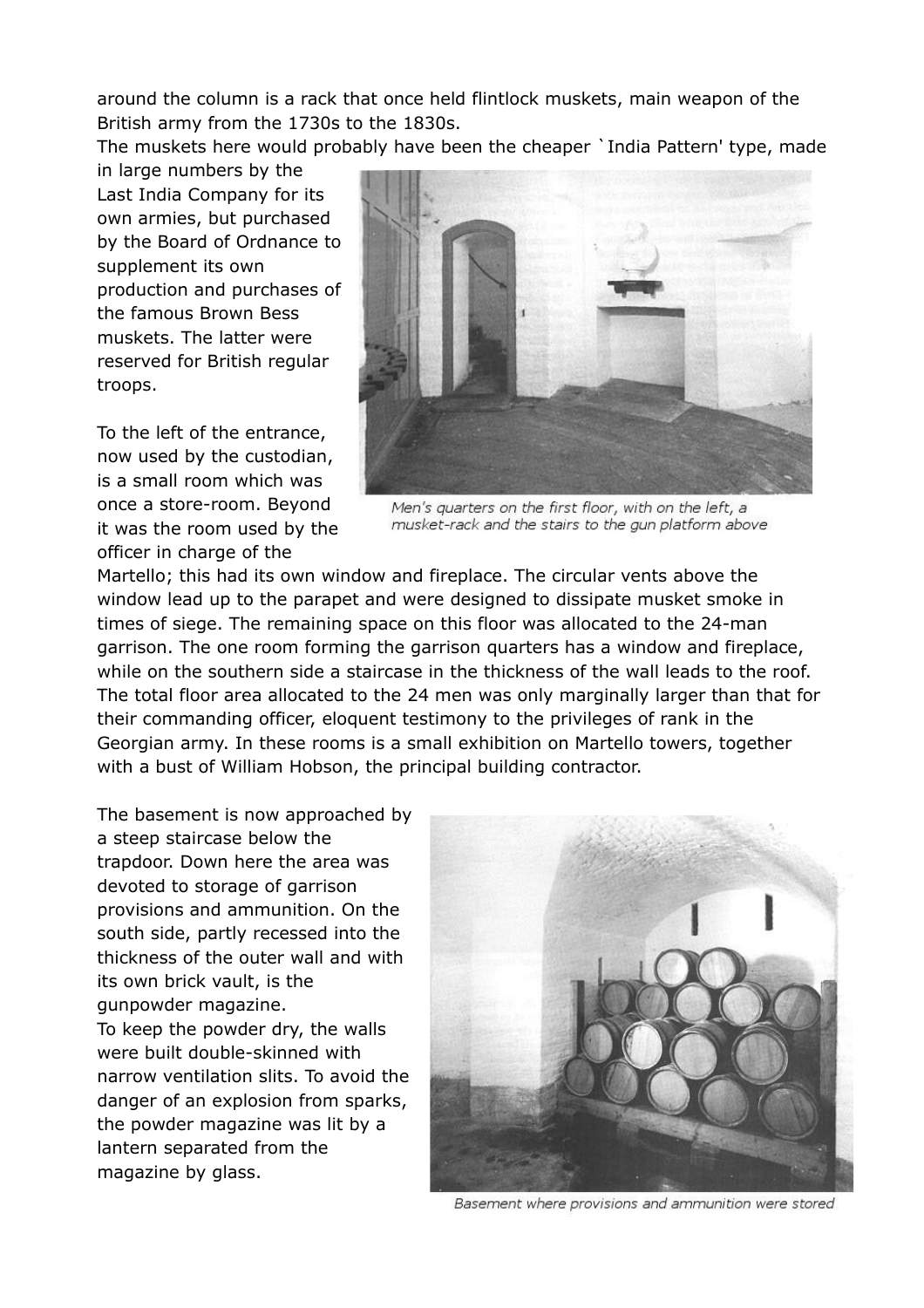Within the magazine are displayed modern replicas of the powder barrels; each barrel held 100 pounds of gunpowder. The cannon balls would have been stored in the main area of the basement.

At intervals in the floor of the basement can be seen drainage sumps. Originally these would have been covered by a timber floor. When properly stored and provisioned, this area of the Martello would have been full of barrels of various sizes containing water, salt beef, butter, cheese, bread and other foods, while wooden bins would have held coal for the fires. Given the close proximity of the village of Dymchurch, it may be doubted whether this and the neighbouring Martellos in practice ever kept much in the way of provisions, for the garrisons undoubtedly would have preferred to buy fresh produce locally.

The absence of any permanent latrines in the towers would suggest that, in times of siege, elementary sanitary facilities would have had to be provided down here as well.

## **Gun Platform**

The gun platform is reached by the stair from the first floor. This stair was carefully positioned in the thickest part of the tower wall and like the windows has vents in its vaulted roof to disperse gun smoke. The door at the top similarly has a circular hole near its base. The gun platform is dominated by the 24 pounder gun on its traversing carriage which enabled the weapon to fire in any direction; the gun barrel is the original one supplied to this tower. The letters WC cast into its trunnion or pivot identify it as a product of the



Roof-top gun platform. The traversing carriage could be turned by ropes threaded through the iron rings. The parapet gave the gunners protection from enemy fire

famous gunfounding firm of Samuel Walker & Co. This firm was established in 1741 at Grenoside near Sheffield, but moved to Rotherham in 1746 and from the 1770s became one of the principal suppliers to the Board of Ordnance.

On top of the barrel is the cipher of George III and to the rear is the touch hole. Degrees of elevation and depression to guide the gunlayer are incised on the base ring.

The traversing carriage is an accurate modern replica made in the Tomes gun workshop of English Heritage. It could be turned through 360 degrees with the aid of ropes threaded through the iron rings set in the wall of the parapet. Operating